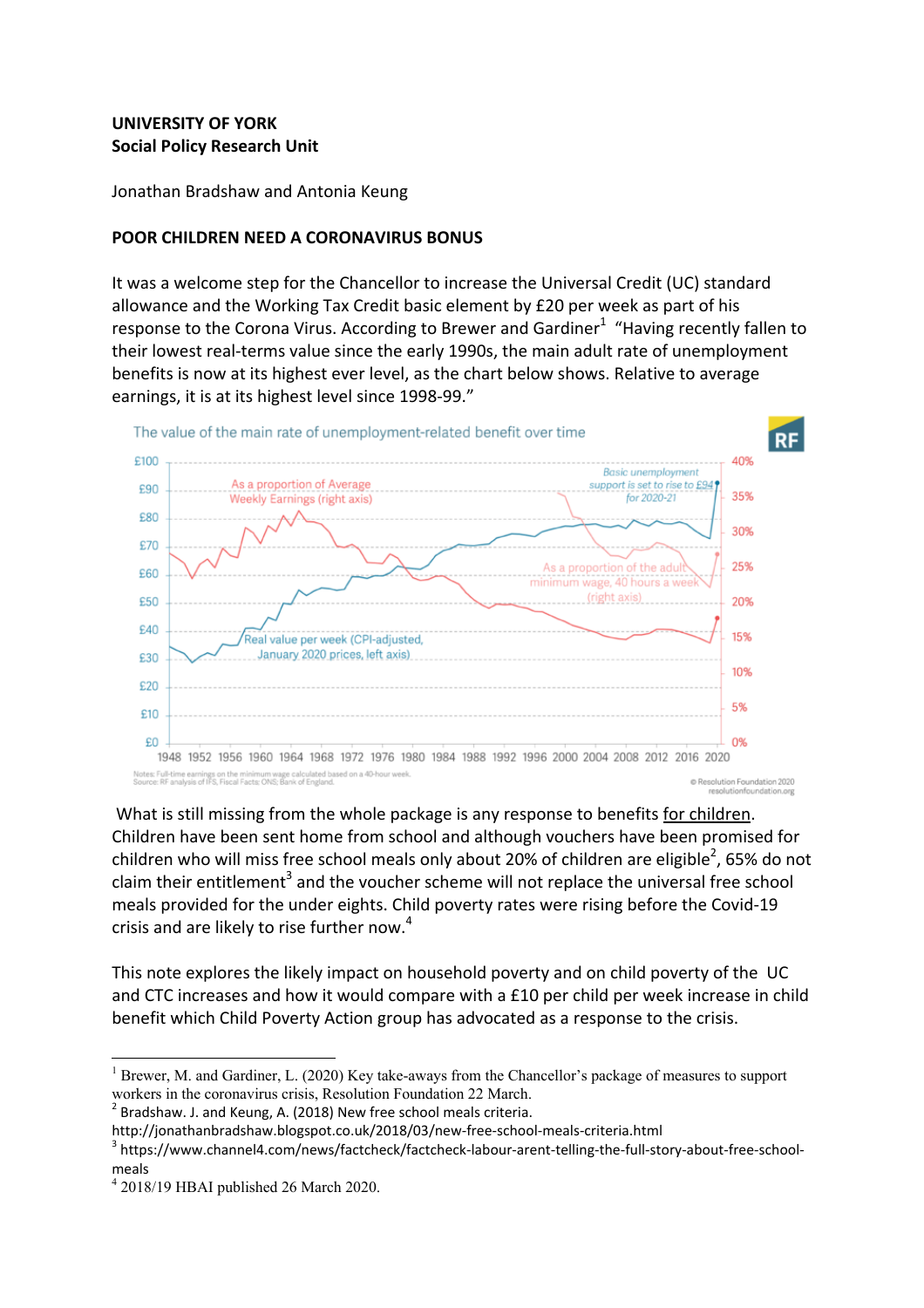We do this by modelling the impact of the increases by applying them to household income using the 2017/18 Households Below Average Income data based on the Family Resources Survey (the latest available). No assumptions have been made about the impact of the crisis on employment and earnings, nor about households who become eligible to claim UC as a result of those changes. One dilemma is that it appears that the £20 up-lift does not apply to those still receiving the legacy benefits (mainly JSA and ESA) but only to those who are receiving working tax credit or universal credit. Apart from this being unfair it creates an incentive for those on legacy benefits to apply for UC (offset by the need to wait five weeks for UC). According to the DWP<sup>5</sup> in 1997/98 there were 350,000 claiming income tested JSA and 1.38 million claiming income tested ESA. These numbers especially the JSA claimants will have fallen since then. But DWP have been migrating people from legacy benefits to UC very slowly and on an experimental basis (in Harrogate!). Can they really cope with a sudden influx of new claims, in addition to the huge influx of claims coming from the newly unemployed? They are already recruiting 10,000 extra staff.

For our purposes we do the analysis twice - first giving the uplift to those on UC or WTC only and then repeating it for those on ESA, JSA, WTC or UC.

We use weighted data which adjusts the sample to match the population. We do not adjust the poverty threshold before or after the top-up. No allowance is made for the Child Benefit claw back but as we are only interested in changes in poverty this would not have any impact.

## **Results**

The Tables in Part 1 show the impact on child poverty  $(1a)$  and household poverty  $(1b)$  of the £20 per week increase in UC and WTC. The Tables in Part 2 show the impact on child poverty (2a) and household poverty (2b) show the same but extending the top up to recipients of JSA and ESA as well as those on WTC or UC.

In all cases the impact of the top up on poverty is very small – less than 2 percentage points for child poverty and less than 1 percentage point for household poverty. This contrasts with the impact that an increase in child benefit of £10 per child per week will have on child and household poverty rates shown in Part 3. Table 3a shows that child poverty rates would be reduced by about 5 percentage points and household poverty by 1-2 percentage points.

## **Conclusion**

<u> 1989 - Johann Stein, marwolaethau a bh</u>

The needs of families with children have not been recognised in the Covid-19 measures. An increase in child benefit would be much more effective than the announced increases in UC and WTC. It would reduce child poverty more and also reduce household poverty more, not least because households with children are much more likely to be poor.

<sup>&</sup>lt;sup>5</sup> https://www.gov.uk/government/publications/benefit-expenditure-and-caseload-tables-2018. There is a good deal of doubt about the current figures because DWM has started reporting UC unemployed case load with JSA and incapacity case load with ESA. We can no longer see who is not on UC.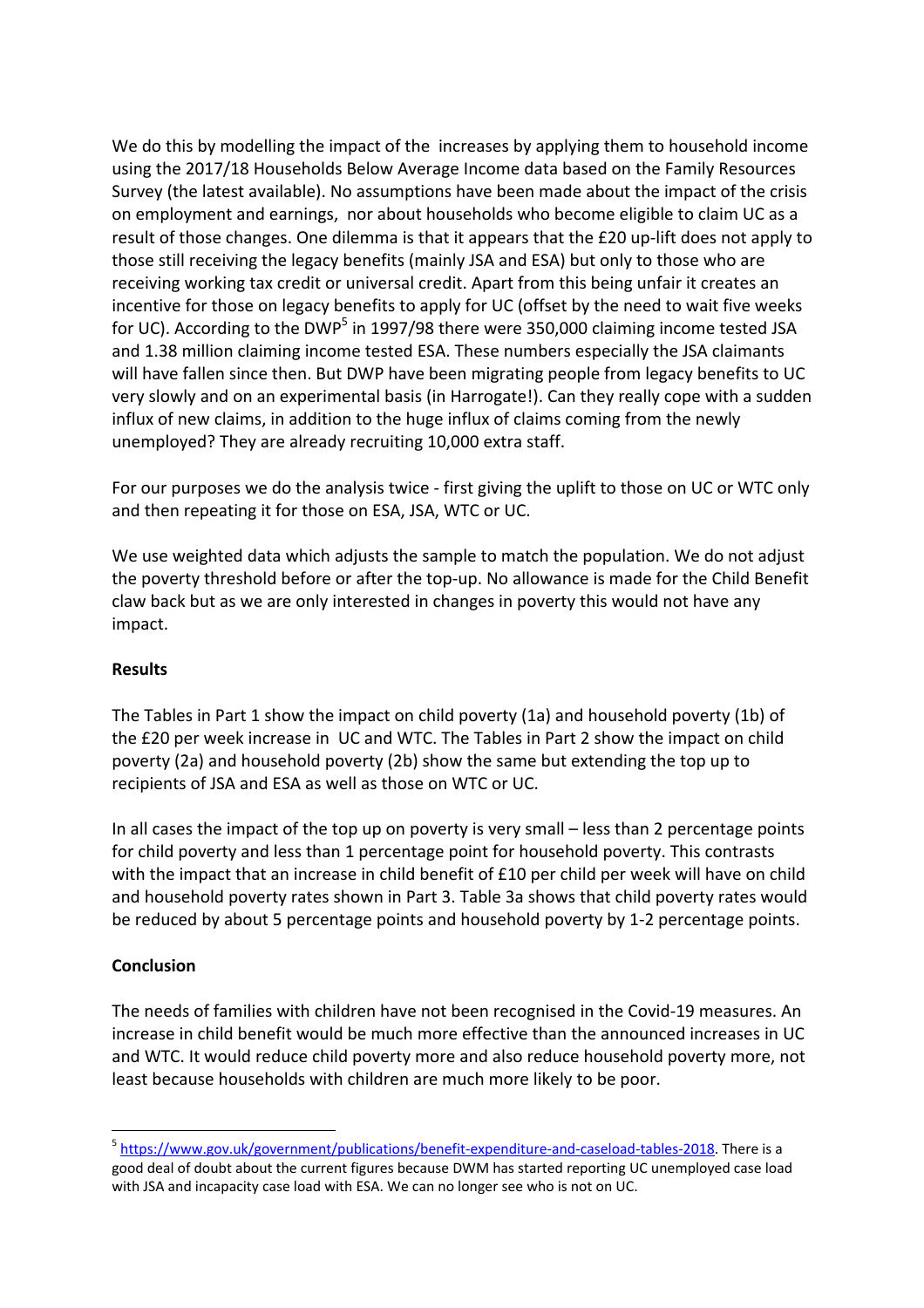Part 1: Analysis of the impact of income increase by £20 per week for working age families in receipt of UC or WTC on child poverty rates.

**Table 1a: Relative child poverty rates (< 60% median income) before and after weekly £20** top up for working age families in receipt of UC or WTC. (HBAI 2017/18 weighted by **GS\_NEWCH)**

| Relative child poverty rates            | <b>BHC</b> | <b>AHC</b> |
|-----------------------------------------|------------|------------|
| Before top-up                           | 21.8%      | 29.5%      |
| After top-up                            | 20.5%      | 28.2%      |
| Total number of children in working age | 13,647,812 |            |
| families                                |            |            |

*Note:* without adjusting the median income after top-up.

Table 1b: Relative household poverty rates (< 60% median income) before and after weekly £20 top up for working age families in receipt of UC or WTC (HBAI 2017/18 **weighted by GS\_NEWBU)**

| <b>Relative household poverty</b> | <b>BHC</b> | <b>AHC</b> |
|-----------------------------------|------------|------------|
| Before top-up                     | 16.1%      | 22.0%      |
| After top-up                      | 15.8%      | 21.7%      |
| Total number of working age       | 25,830,458 |            |
| families                          |            |            |

*Note:* without adjusting the median income after top-up.

Part 2: Analysis of the impact of income increase by £20 per week for working age families in receipt of UC or WTC or JSA or ESA on child poverty rates.

Table 2a: Relative child poverty rates (< 60% median income) before and after weekly £20 top up for working age families in receipt of UC or WTC or JSA or ESA. (HBAI 2017/18 weighted by GS NEWCH)

| Relative child poverty rates            | <b>BHC</b> | <b>AHC</b> |
|-----------------------------------------|------------|------------|
| Before top-up                           | 21.8%      | 29.5%      |
| After top-up                            | 20.0%      | 28.0%      |
| Total number of children in working age | 13,647,812 |            |
| families                                |            |            |

*Note:* without adjusting the median income after top-up.

Table 2b: Relative household poverty rates (< 60% median income) before and after weekly £20 top up for working age families in receipt of UC or WTC or JSA or ESA. (HBAI **2017/18 weighted by GS\_NEWBU)**

| Relative household poverty rates | <b>BHC</b> | <b>AHC</b> |
|----------------------------------|------------|------------|
| Before top-up                    | 16.1%      | 22.0%      |
| After top-up                     | 15.4%      | 21.4%      |
| Total number of working age      | 25,830,458 |            |
| families                         |            |            |

*Note:* without adjusting the median income after top-up.